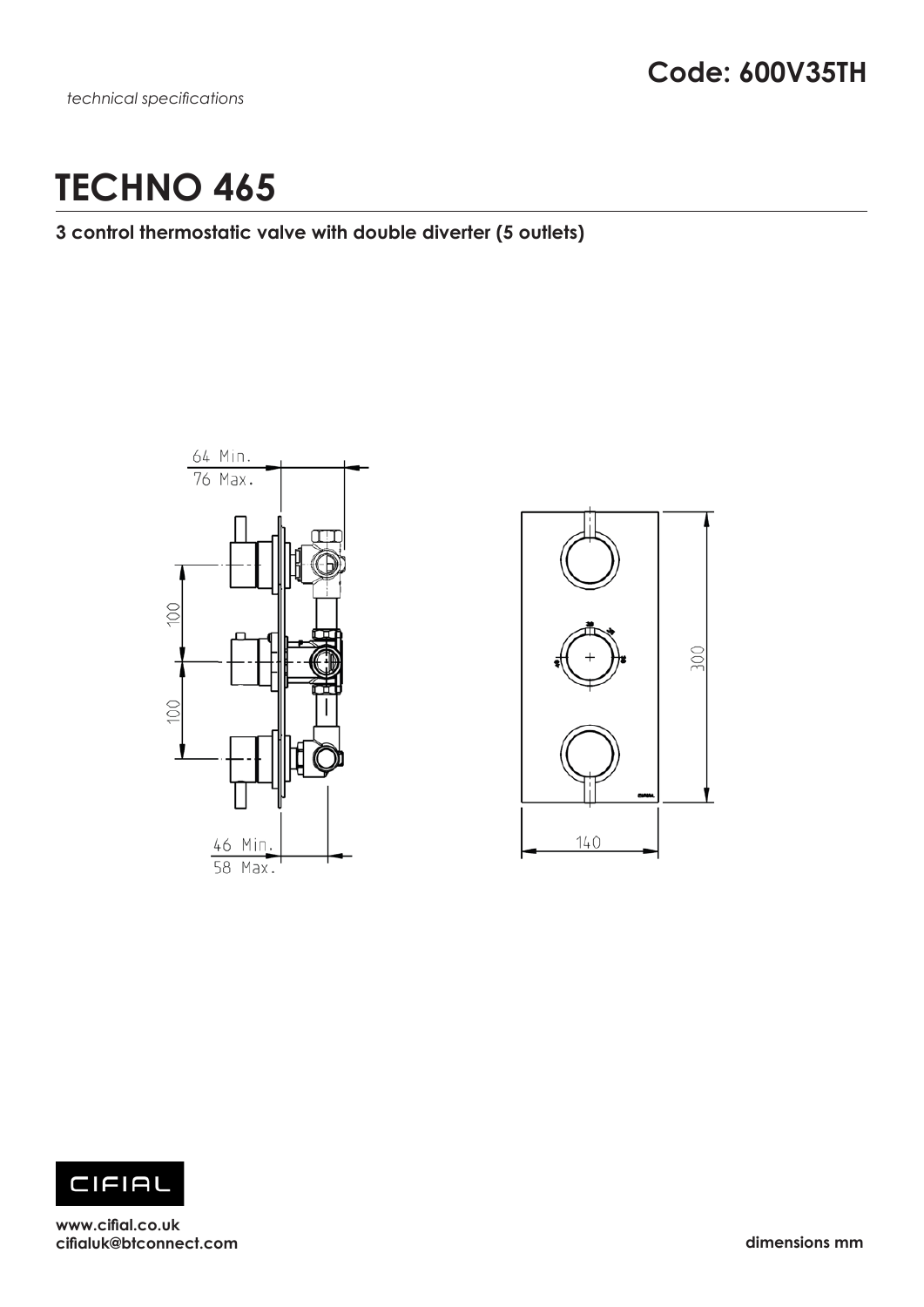# *technical specifications* **Code: 600V35TH**



### **NOTES:**

1) The red dot on the temperature limit ring must be aligned with the number 38 on the backplate

2) valve rough 3580019.U pre-assembled at the factory

Installer: Please leave all leaflets with the building owner to file for future reference





**www.cifial.co.uk**